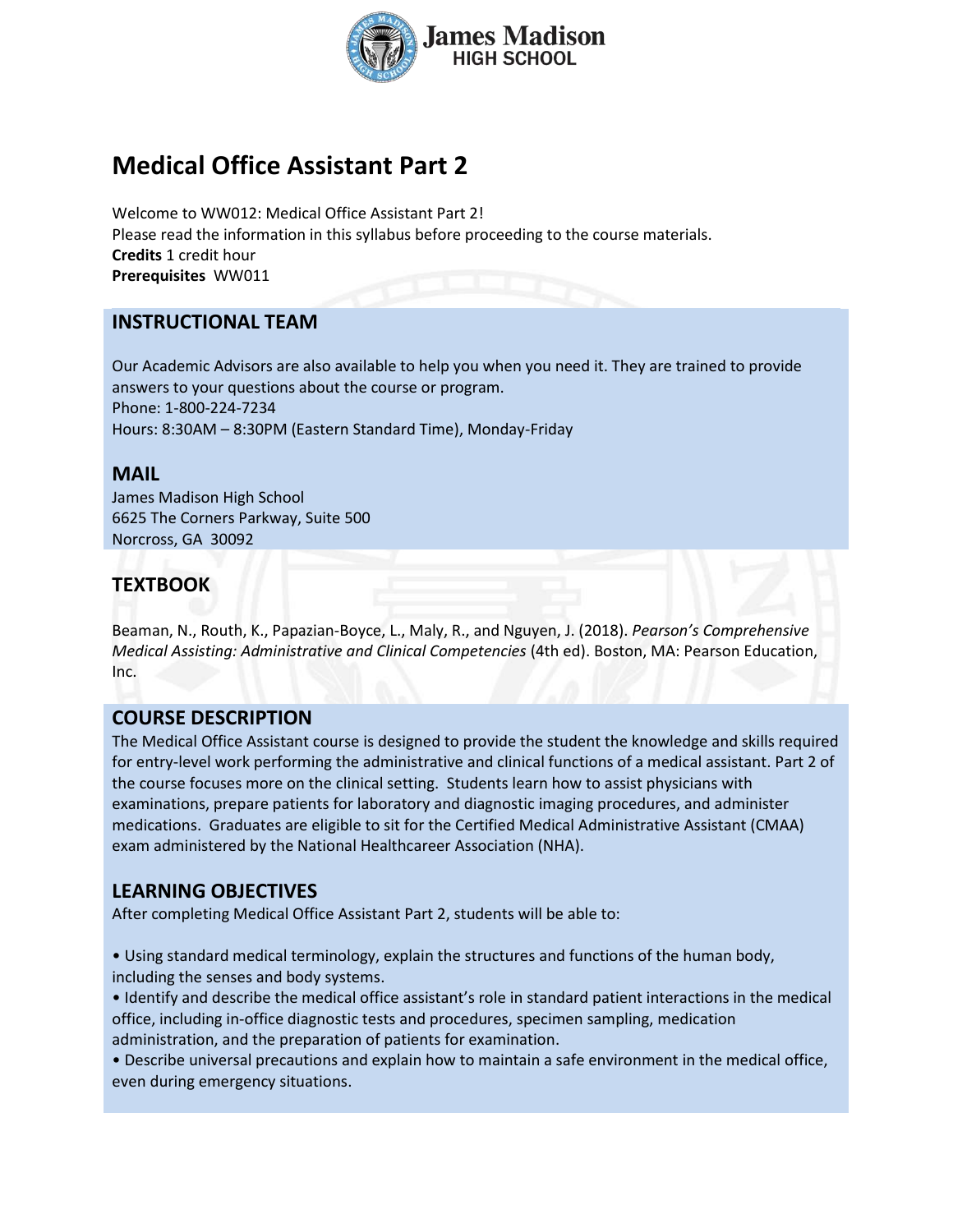

| <b>LESSONS</b>                                                                                | <b>TOPICS</b>                                                                                                                                                                                                                                                                                                                                                                                                                  |
|-----------------------------------------------------------------------------------------------|--------------------------------------------------------------------------------------------------------------------------------------------------------------------------------------------------------------------------------------------------------------------------------------------------------------------------------------------------------------------------------------------------------------------------------|
| <b>Lesson 1: Infection</b><br><b>Control and Vital</b><br><b>Signs</b>                        | Standard precautions; medical and surgical asepsis; hand washing procedures;<br>sanitation, disinfection, and sterilization; hepatitis and HIV transmission; MRSA<br>and its repercussions; bioterrorism and biological agents; components of a<br>medical history; weight, height, and temperature conversions; measuring body<br>temperature, pulse rates, respiratory rates, and blood pressure.                            |
| Lesson 2: Assisting<br>with Physical<br><b>Examinations and</b><br><b>Medical Specialties</b> | Basic examination equipment, methods, and positions; preparing patients for<br>exams; draping techniques; assisting with laboratory and diagnostic tests,<br>procedures of the reproductive and urinary systems, and eye and ear care.                                                                                                                                                                                         |
| <b>Lesson 3: Assisting</b><br>with Life Span<br><b>Specialties</b>                            | Childhood growth and development patterns; measuring a child's height,<br>weight, head, and chest; calculating growth percentiles; the aging process and<br>its impact on the body and the general population; legal issues and safety<br>measures for aging patients.                                                                                                                                                         |
| <b>Lesson 4: Assisting</b><br>with Minor Surgery<br>and Medical<br><b>Emergencies</b>         | Types of ambulatory surgery; guidelines for surgical aseptic technique; surgical<br>instruments and suture materials; preparing patients for surgery; informed<br>consent; types of wounds and stages of healing; primary assessment steps; the<br>ABCD sequence for CPR; signs of respiratory distress and chest pain; insulin<br>shock and diabetic coma; soft-tissue wounds and burns; syncope; emergency<br>preparedness.  |
| <b>Lesson 5: The Clinical</b><br>Laboratory and<br><b>Microbiology</b>                        | Types and roles of clinical laboratories; OSHA regulations; Clinical Laboratory<br>Improvement Amendments; quality assurance and quality control; laboratory<br>equipment; laboratory request forms; test results; classification of<br>microorganisms; guidelines for obtaining specimens; culture interpretation;<br>sensitivity and serological testing.                                                                    |
| Lesson 6: Urinalysis,<br>Phlebotomy, and<br><b>Hematology</b>                                 | Types of urine specimens; the physical and chemical components of urine;<br>glucose testing and microscopic examination; pregnancy testing; quality<br>control for urinalysis; components of blood; preparing patients for routine<br>blood specimen collection and testing.                                                                                                                                                   |
| <b>Lesson 7: Radiology</b><br>and<br>Electrocardiography                                      | X-ray procedures, preparations, and positions; fluoroscopy, computed<br>tomography, positron emission tomography, magnetic resonance imaging, and<br>ultrasound; side effects and safety precautions of radiation therapy; proper<br>storage of X-ray materials; maintenance and operation of electrocardiogram<br>equipment; lead sensors and attachment sites; stress testing and Holter<br>monitoring; pacemaker placement. |
| <b>Lesson 8: Pulmonary</b><br><b>Function, Physical</b><br>Therapy, and<br>Rehabilitation     | Obstructive and restrictive pulmonary disease; pulmonary function equipment;<br>spirometer controls; peak flow testing; pulse oximeters; physical therapy<br>modalities; range of motion exercises; heat and cold application; adaptive<br>equipment used in rehabilitation; body mechanics for patient transfer.                                                                                                              |
| Lesson 9:<br>Pharmacology and<br>Administering<br><b>Medications</b>                          | Apothecary and metric system prefixes, calculations, and conversions; legal<br>and commercial drug names; drug reference resources; oral and parenteral<br>drug administration; drug interactions; OSHA standards for needlesticks;<br>intramuscular injection sites; precautions for injections in children.                                                                                                                  |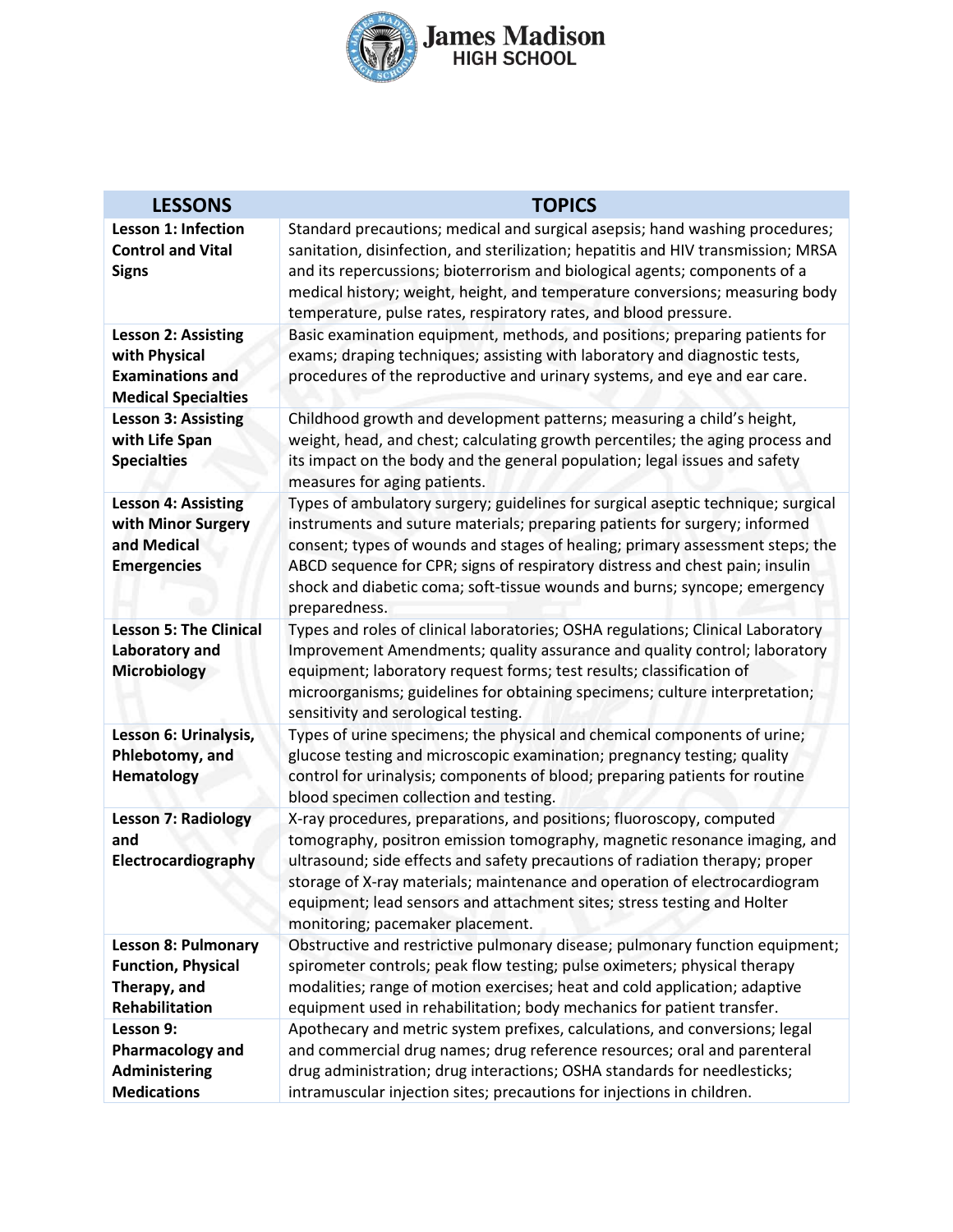

| <b>Lesson 10: Patient</b><br><b>Education, Nutrition,</b><br>and Mental Health | Teaching methods and strategies; public relations brochures; education for<br>special populations; reasons for noncompliance; cast application, care, and<br>removal; types of nutrients; saturated versus unsaturated fats; cholesterol;<br>calorie consumption; dietary guidelines and diet modifications; categories of<br>mental disorders; psychotherapy, psychopharmacology, and electroconvulsive<br>therapy; behavioral influences; coping with stress; stages of grief. |
|--------------------------------------------------------------------------------|----------------------------------------------------------------------------------------------------------------------------------------------------------------------------------------------------------------------------------------------------------------------------------------------------------------------------------------------------------------------------------------------------------------------------------------------------------------------------------|
| Lesson 11:                                                                     | Professional skills for the workplace; conducting a personal assessment;                                                                                                                                                                                                                                                                                                                                                                                                         |
| <b>Professionalism and</b>                                                     | developing a resume and cover letter; responding to advertisements;                                                                                                                                                                                                                                                                                                                                                                                                              |
| <b>Career Opportunities</b>                                                    | preparing for interviews.                                                                                                                                                                                                                                                                                                                                                                                                                                                        |

# **GRADING**

The following point totals correspond to the following grades:

| <b>POINTS</b> | <b>GRADE</b> |  |
|---------------|--------------|--|
| 100-90        | A            |  |
| 89-80         | B            |  |
| 79-70         | C            |  |
| 65-69         | D            |  |

Below 65 F

**James Madison High School allows 2 attempts on exams. If a student is not satisfied with his/her score on the 1st attempt, an exam may be resubmitted. The 2nd attempt is not required as long as the final course average is above 65%. The higher of the 2 attempts will be the score that counts towards the final average.** 

**Exams are timed and once you begin an exam, the timer runs continuously, even if you leave the course. Refer to the exam instructions for the time limit (in most cases 3 hours), but the time limit cannot be spread over multiple days.**

#### **GRADE WEIGHT**

| <b>TOPIC</b>                                                                                                                                   | <b>ACTIVITY</b> | <b>PERCENTAGE</b> |
|------------------------------------------------------------------------------------------------------------------------------------------------|-----------------|-------------------|
| <b>Lesson 1: Infection Control and</b><br><b>Vital Signs</b>                                                                                   | MC Quiz         | 12.5%             |
| Lesson 2: Assisting with Physical<br><b>Examinations and Medical</b><br><b>Specialties / Lesson 3: Assisting</b><br>with Life Span Specialties | MC Quiz         | 12.5%             |
| Lesson 4: Assisting with Minor                                                                                                                 | MC Quiz         | 12.5%             |